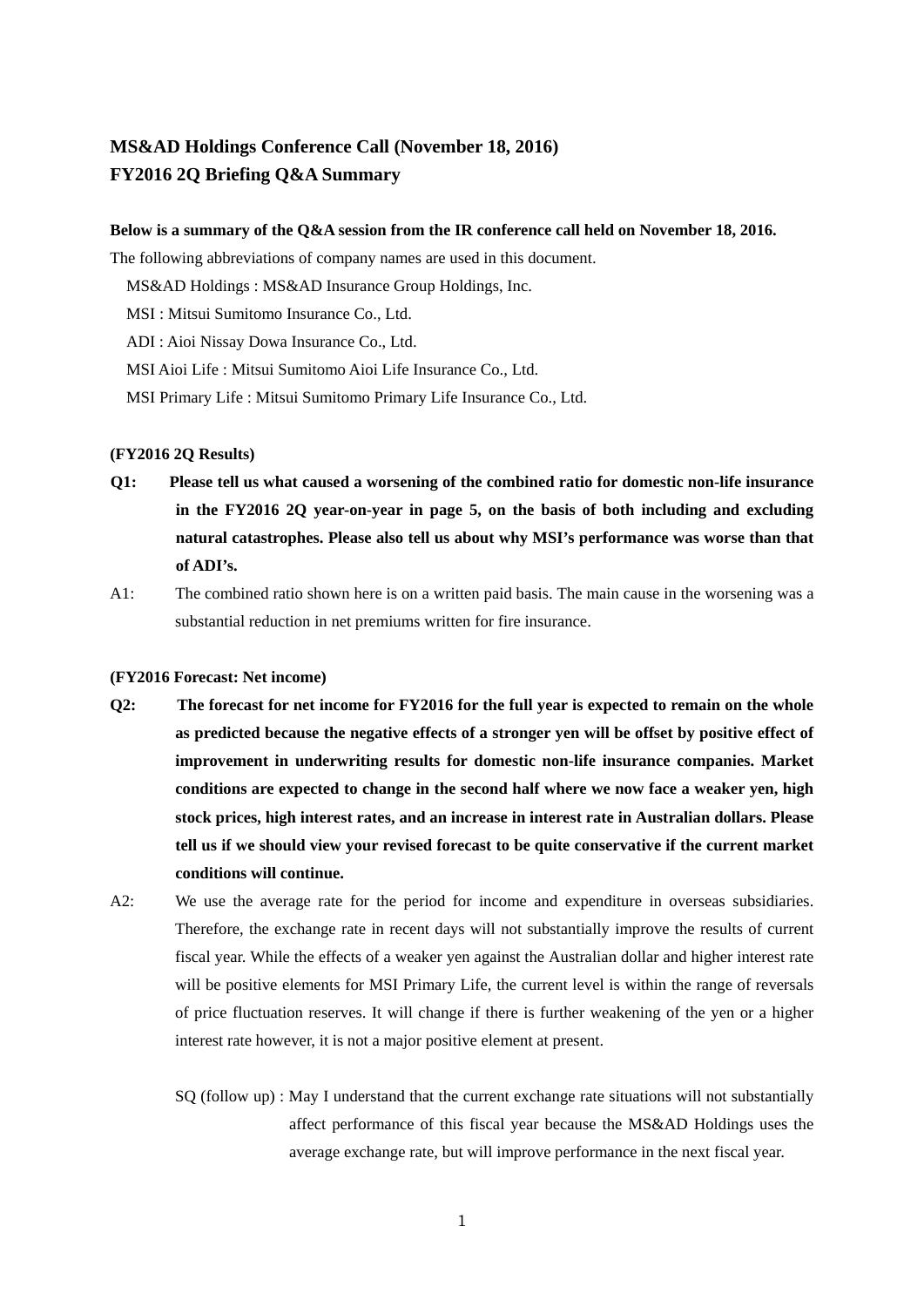SA: Yes, your understanding is right.

#### **(FY2016 Forecast: Ordinary profit)**

- **Q3: It appears that there is no change in the forecast for ordinary profit on the whole for the full FY2016. Could you please tell us if there are any changes to the forecast for each business including consolidation adjustments, etc.?**
- A3: The following revisions will be made for each business and company compared to the initial forecast: Domestic non-life business: MSI: +9.0 billion yen, ADI: +2.0 billion yen, total for 2 companies: +11.0 billion yen Domestic life insurance business: MSI Aioi Life: -2.0 billion yen, MSI Primary Life: -6.1 billion yen, total for 2 companies: -8.1 billion yen Overseas subsidiaries: -9.5 billion yen Consolidation adjustments etc.: +6.5 billion yen

# **(FY2016 Forecast: EI loss ratio of domestic non-life)**

- **Q4: MSI's EI loss ratio for FY2016 2Q has improved by 2.8 points year-on-year. Please tell us what you are expecting for the full year.**
- A4: We are expecting the EI loss ratio for MSI excluding natural catastrophes to be 54.8% for the full year. We are expecting an improvement by 1.2 points compared to the initial forecast.

**(FY2016 Forecast: Underwriting profit for domestic non-life)**

- **Q5: The underwriting profit forecast for the full FY2016 for MSI has been revised upwards by around 8.0 billion yen compared to the initial forecast, excluding the impact of foreign exchange rates and catastrophe loss reserves. If you ignore the catastrophe loss reserves and the exchange rate fluctuations, it looks as if the underwriting profit forecast for the second half is around 46.0 billion yen. Please tell us the reason for your forecast of a more robust result than the 30.0 billion yen recorded in the previous year, during which there were fewer snow-related losses.**
- A5: The factor for each item is as follows: Earned premium: +7.0 billion yen (positive element) Incurred losses: +10.0 billion yen (negative element) Net expenses: +5.5 billion yen (negative element) Other profit/loss: Approximately +10.0 billion yen (positive element) The main cause in other profit/loss is a decrease in the policy reserve burden for marine insurance where there were substantial losses in the first half.

As a result, we are expecting a +4.0 billion yen increase in profit year-on-year before catastrophe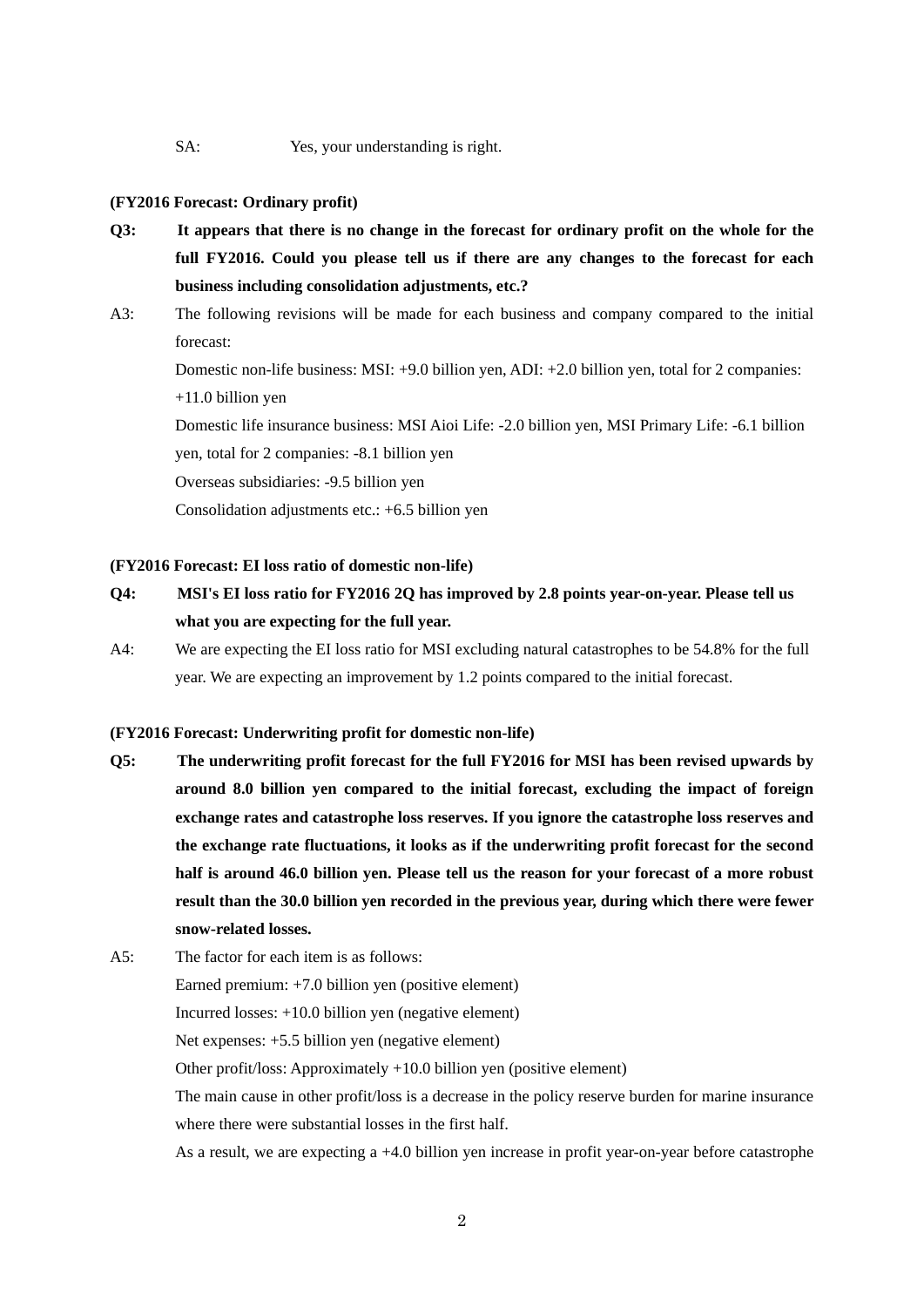loss reserves.

- **SQ (follow up): Not only were there fewer snow-related losses in urban areas last year, but I believe there were also fewer winter snow-related losses in northern Japan, as there was less snowfall there. I believe the increase in incurred losses of around +10.0 billion yen is rather small. Please explain the factors involved here.**
- SA: During the second half last year, there were many large loss incidents in fire insurance, among others, and this year we are expecting these to be around the same level as usual. In other words, we are not expecting them to be as much as last year. We are currently expecting incurred losses to be around the same as forecast.

### **(FY2016 Forecast: Net income for domestic non-life)**

- **Q6: The analysis of Group consolidated net income forecast for the full FY2016 shows that the incurred losses will improve by 40.0 billion yen compared to the initial forecast. Please give us a breakdown of the positive factors.**
- A6: The impact of exchange rate is 23.8 billion yen. The remaining 16.2 billion yen is mainly due to improvement in the loss ratio. We carried out a review by referring to interim status of mainly voluntary automobile and fire insurances.
- **Q7: Please tell us why you are forecasting a reduction in incurred losses despite expecting an increase in domestic natural catastrophes to 63.6 billion yen, compared to 62.5 billion yen in your initial forecast, as part of your assumptions for the full-year performance forecast for FY2016. Please also tell us about the possibility of deferral of claim payments to the next fiscal year.**
- A7: The forecast increase in domestic natural catastrophes is slight, and is almost the same as the initial forecast. We have reduced incurred losses other than domestic natural catastrophes, mainly due to expected improvement effects in the loss ratio for voluntary automobile and fire insurance. We foresee a reduction in incurred losses will lead to a reduction in claim payments, and the reversal of catastrophe reserves will decrease accordingly.

#### **(FY2016 Forecast: Net income for overseas subsidiaries)**

- **Q8: You are expecting net income for overseas subsidiaries to be 44.0 billion yen in your full FY2016 forecast. Please tell us the breakdown including comparison with the initial forecast.**
- A8: The breakdown of 44.0 billion yen (comparison with initial forecast) is as follows. We expect a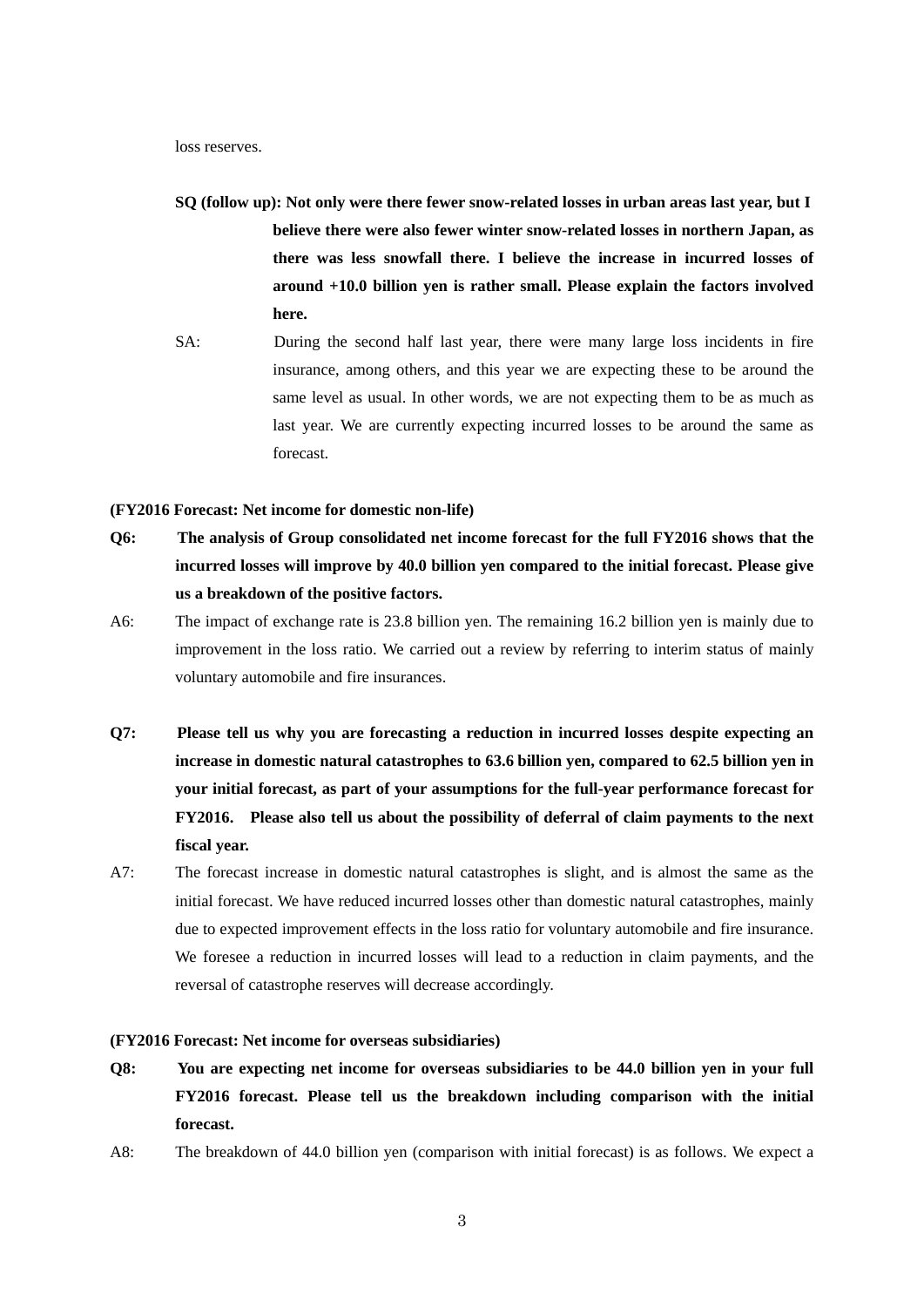total reduction of 11.0 billion yen compared to the initial forecast.

Asia: 14.2 billion yen (-2.7 billion yen), Europe -2.3 billion yen (-2.1 billion yen)

MS Amlin: 21.2 billion yen(-7.6 billion yen), Americas: 2.6 billion yen (-0.3 billion yen),

Reinsurance: 8.2 billion yen (+1.7 billion yen).

The main causes for the fluctuation are -3.5 billion yen for integration costs for MS Amlin, a foreign exchange impact of -3.7 billion, and others of -3.8 billion. The main factor in others is a worsening investment environment for MS Amlin as of the end of June. While it has recovered now to a certain extent, the forecast for the whole year is expected to be lower than the initial forecast. On the other hand, the reason for an increase in Reinsurance compared with the initial forecast is due to a lower than expected number of natural catastrophes in the first half-year, and a reduction was made to account for that.

 **SQ (Follow up): Please tell us the negative factors for Asia and the reason why the full–year forecast was increased substantially to 21.2 billion yen at MS Amlin, while the interim net income for MS Amlin was only 2.9 billion yen. Please tell us whether this forecast was made after seeing the results for MS Amlin at the end of September .**

 SA: The main factor in our forecast for net profit in Asia to decline by 2.7 billion yen compared to the initial forecast is the negative impact of exchange rates of 1.1 billion yen. The remaining 1.6 billion yen is the expected reduction in net income from the initial forecast due to the increase in the policy reserve burden for Asian life insurance business as a result of the fall in interest rates. On the other hand, Asia non-life business is in line with the initial forecast, excluding the impact of exchange rates.

> MS Amlin's profits did not grow much due to difficult investment conditions throughout the interim period as well as the impact of large losses amounting to around 12.0 billion yen including the Canadian forest fires and the earthquake in Taiwan. However, investment conditions have been improving in the second half. In terms of underwriting, large loss claims have not yet been finalized and it is possible that there will be investment fluctuations due to future conditions. However, we are forecasting a profit of around 21.2 billion yen based on our revised plan in light of conditions at the end of September.

- **Q9: You explained that investment conditions for MS Amlin were difficult throughout the interim period. Please tell us if impairment losses affected the PL or if losses have already been settled through the actual posting of sales losses.**
- A9: MS Amlin's investment operations were basically affected by impairment losses, and the causes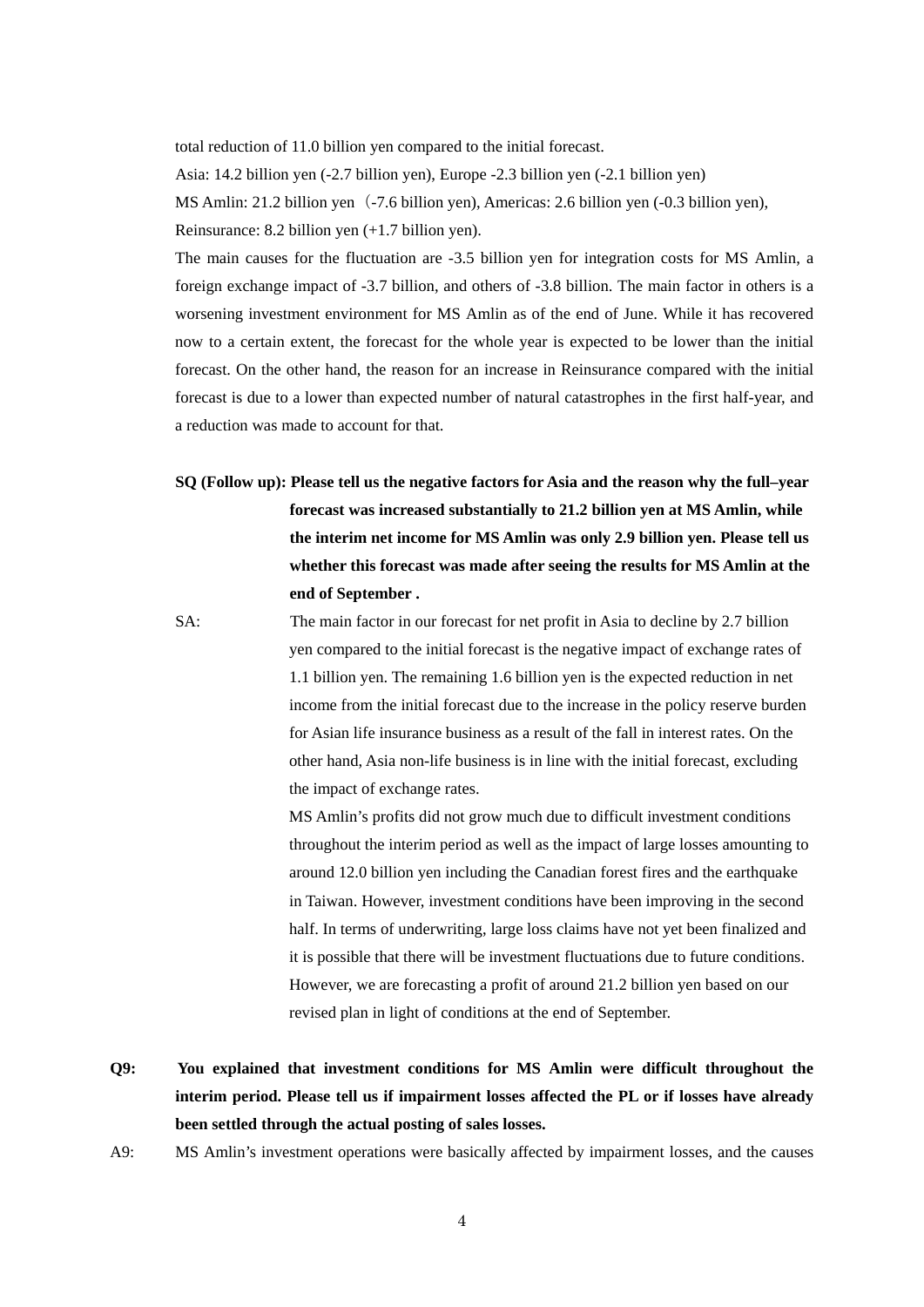of its impairment losses were the fall in stock prices and an increased credit spread as of the end of June.

**SQ (Follow up): The pound has been falling since June and I presume it will have a positive effect on the foreign currency-based business of MS Amlin. Could we say that because MS&AD Holdings uses the average rate it will not substantially affect performance during this fiscal year, but will improve the performance quite significantly in the next fiscal year?**  SA: MS Amlin has been formulating its plans bearing in mind the movement of the Pound since June. It is neither conservative nor aggressive, and plans have been drafted from a neutral position.

**(FY2016 Forecast: Group Core Profit for International business, Financial Services business)**

**Q10: The Group Core Profit in the full FY2016 forecast shows a reduction of 4.0 billion yen compared to the beginning of the year for International business. Is it correct to understand that the positive results for Reinsurance business have remained positive? In addition, please tell us the factors involved in MS Amlin's recovery to -6.0 billion yen for the full year compared to the initial results.** 

 **Please also tell us the reasons why the Financial Services business is expected to finish at -4.0 billion yen compared to the forecast at the beginning of the year.** 

A10: The breakdown for the forecast of -4.0 billion for International business's Group Core Profit compared to the initial forecast of the year is as follows:

Overseas subsidiaries: -7.5 billion yen

International business at head offices in Japan: +3.5 billion yen

MS Amlin accounts for approximately -6.0 billion yen of the -7.5 billion yen for the overseas subsidiaries. In Reinsurance business, natural catastrophes are expected to be below the forecast at the beginning of the year, resulting in approximately +2.0 billion yen, and the increased policy reserve burden for Asian Life Insurance business in Asia due to the fall in interest rates is forecast to be -2.7 billion yen.

International business at head office in Japan originally had a negative in profit. However, the impact of the strong yen worked in its favor and resulted in  $+2.3$  billion yen and the remaining +1.2 billion yen reflects the improvement in incurred losses.

The -4.0 billion yen for Financial Services business takes into account the large loss for guarantee insurance to a certain level.

#### **(Issuance of Subordinate Unsecured Bonds)**

# **Q11: You announced you will undertake financing through subordinated unsecured bonds today.**